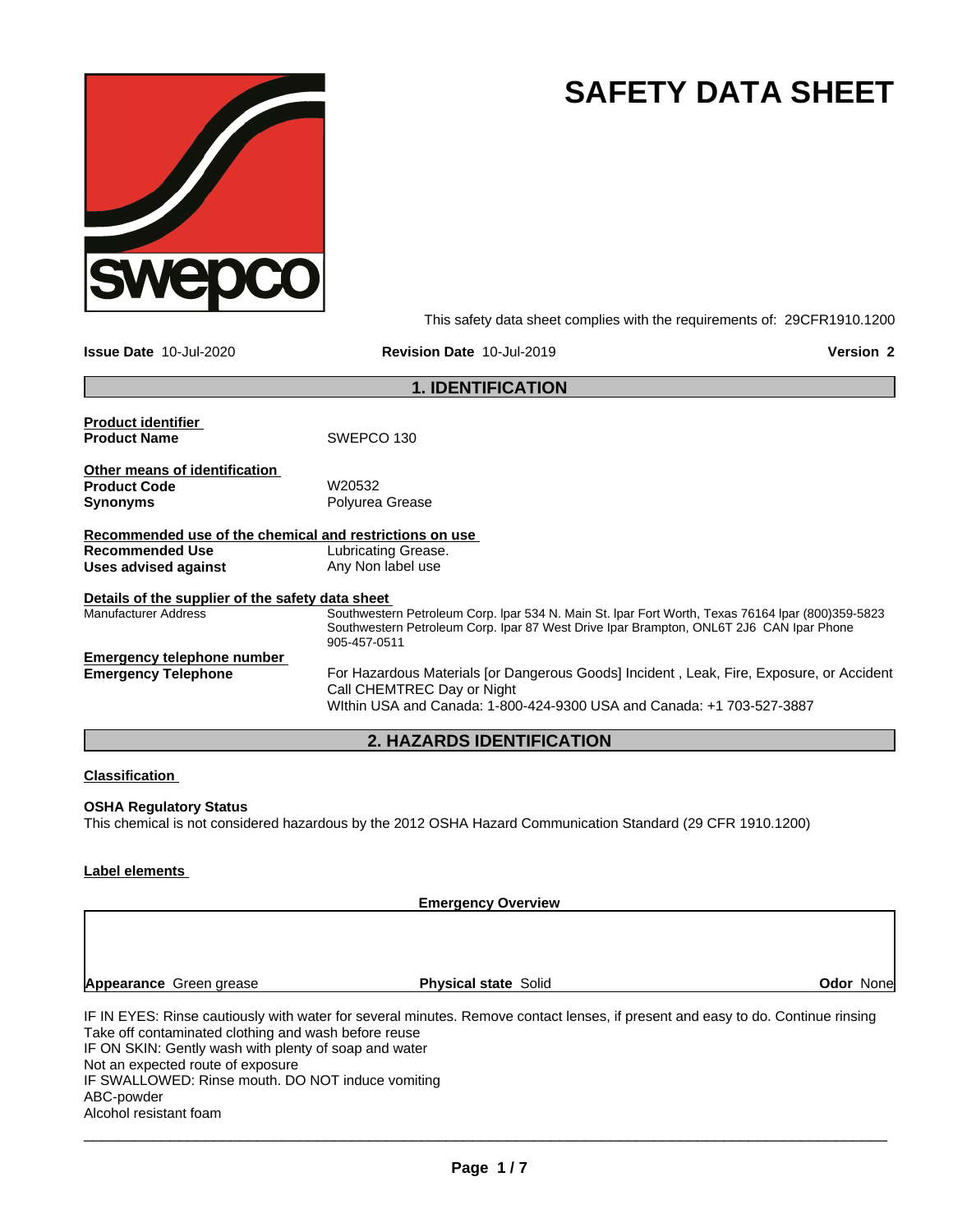Dry chemical Fire blanket Collect spillage

### **Precautionary Statements - Storage**

Store in a dry place

#### **Precautionary Statements - Disposal**

Disposal should be in accordance with applicable local, regional, national and international laws and regulations.

### **Hazards not otherwise classified (HNOC)**

Not applicable

### **Other Information**

### **3. COMPOSITION/INFORMATION ON INGREDIENTS**

### **Substance**

Not applicable

#### **Mixture**

This product is a mixture. The product contains no substances which at their given concentration, are considered to be hazardous to health.

| Common name     | Polyurea Grease.                          |  |
|-----------------|-------------------------------------------|--|
| Common name     | Lubricating Grease.                       |  |
| Synonyms        | Polyurea Grease.                          |  |
| Formula         | Not Applicable                            |  |
| Chemical nature | Mixture of oil, thickener, and additives. |  |

### **4. FIRST AID MEASURES**

### **Description of first aid measures**

| Eye contact                                                 | Rinse thoroughly with plenty of water for at least 15 minutes, lifting lower and upper eyelids.<br>Consult a physician. |
|-------------------------------------------------------------|-------------------------------------------------------------------------------------------------------------------------|
| <b>Skin contact</b>                                         | Wash skin with soap and water.                                                                                          |
| <b>Inhalation</b>                                           | Remove to fresh air.                                                                                                    |
| <b>Ingestion</b>                                            | Clean mouth with water and drink afterwards plenty of water.                                                            |
| Most important symptoms and effects, both acute and delayed |                                                                                                                         |
| <b>Symptoms</b>                                             | No information available.                                                                                               |
|                                                             | Indication of any immediate medical attention and special treatment needed                                              |
| Note to physicians                                          | Treat symptomatically.                                                                                                  |

### **5. FIRE-FIGHTING MEASURES**

### **Suitable extinguishing media**

Use extinguishing measures that are appropriate to local circumstances and the surrounding environment.

**Unsuitable extinguishing media** Caution: Use of water spray when fighting fire may be inefficient.

### **Specific hazards arising from the chemical**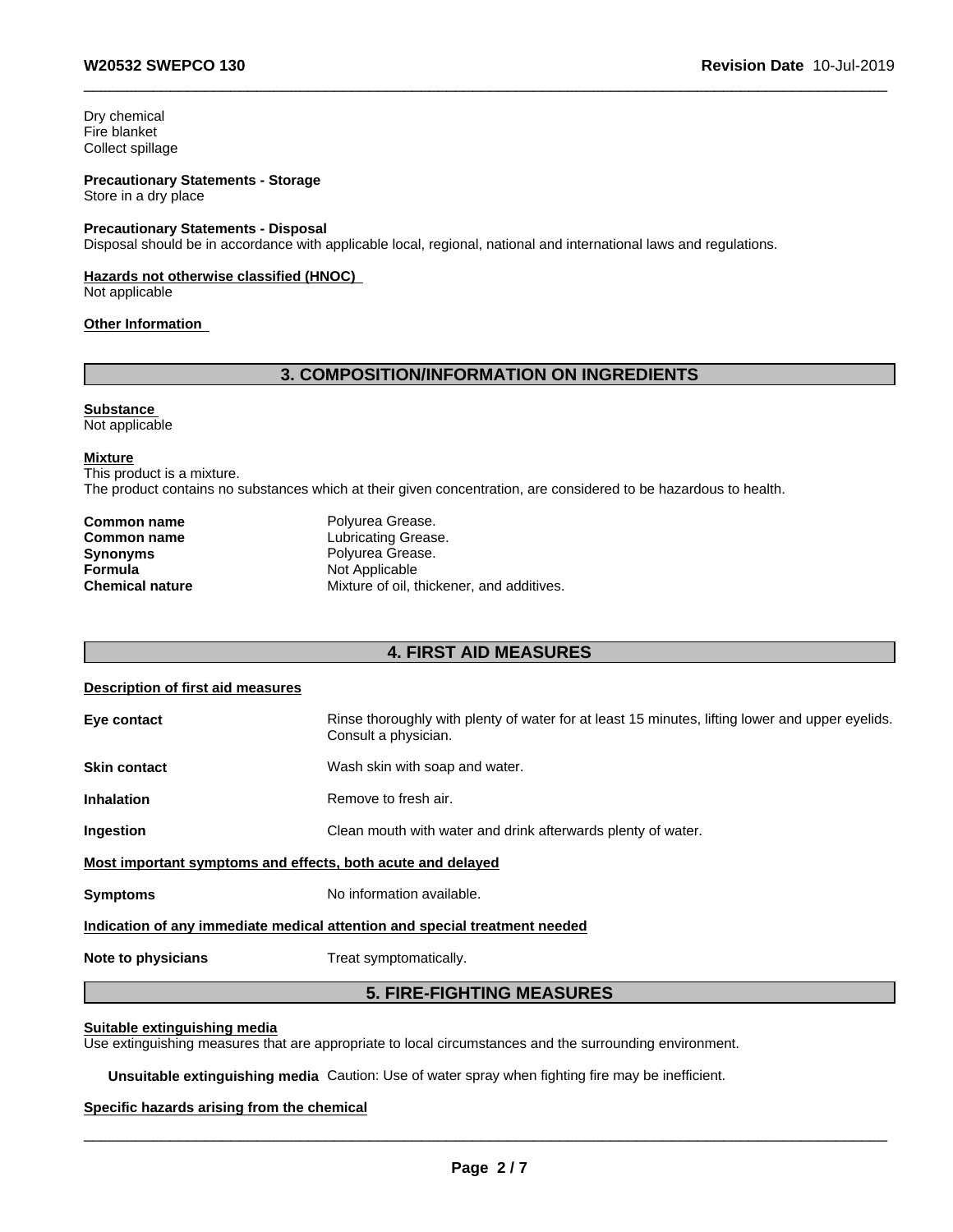Not easily combustible.

**Hazardous combustion products**Carbon oxides. Carbon monoxide. Carbon dioxide (CO2).

#### **Explosion data Sensitivity to Mechanical Impact** None. **Sensitivity to Static Discharge** None.

### **Protective equipment and precautions for firefighters**

As in any fire, wear self-contained breathing apparatus pressure-demand, MSHA/NIOSH (approved or equivalent) and full protective gear.

|                                                              | <b>6. ACCIDENTAL RELEASE MEASURES</b>                                                                                                                                        |  |  |  |  |
|--------------------------------------------------------------|------------------------------------------------------------------------------------------------------------------------------------------------------------------------------|--|--|--|--|
|                                                              | Personal precautions, protective equipment and emergency procedures                                                                                                          |  |  |  |  |
| <b>Personal precautions</b>                                  | Ensure adequate ventilation, especially in confined areas.                                                                                                                   |  |  |  |  |
| <b>Environmental precautions</b>                             |                                                                                                                                                                              |  |  |  |  |
| <b>Environmental precautions</b>                             | See Section 12 for additional ecological information.                                                                                                                        |  |  |  |  |
| Methods and material for containment and cleaning up         |                                                                                                                                                                              |  |  |  |  |
| <b>Methods for containment</b>                               | Prevent further leakage or spillage if safe to do so.                                                                                                                        |  |  |  |  |
| Methods for cleaning up                                      | Pick up the absorbed material (described just above) and transfer to properly labeled<br>containers for disposal according to local / national regulations (see Section 13). |  |  |  |  |
|                                                              | 7. HANDLING AND STORAGE                                                                                                                                                      |  |  |  |  |
| <b>Precautions for safe handling</b>                         |                                                                                                                                                                              |  |  |  |  |
| Advice on safe handling                                      | Handle in accordance with good industrial hygiene and safety practice.                                                                                                       |  |  |  |  |
| Conditions for safe storage, including any incompatibilities |                                                                                                                                                                              |  |  |  |  |
| <b>Storage Conditions</b>                                    | Keep containers tightly closed in a dry, cool and well-ventilated place.                                                                                                     |  |  |  |  |
| Incompatible materials                                       | None known based on information supplied.                                                                                                                                    |  |  |  |  |
|                                                              | 8. EXPOSURE CONTROLS/PERSONAL PROTECTION                                                                                                                                     |  |  |  |  |
| <b>Control parameters</b>                                    |                                                                                                                                                                              |  |  |  |  |
| <b>Exposure Guidelines</b>                                   | This product, as supplied, does not contain any hazardous materials with occupational                                                                                        |  |  |  |  |
| <b>Appropriate engineering controls</b>                      | exposure limits established by the region specific regulatory bodies.                                                                                                        |  |  |  |  |
| <b>Engineering Controls</b>                                  | Showers<br>Eyewash stations<br>Ventilation systems.                                                                                                                          |  |  |  |  |
|                                                              | Individual protection measures, such as personal protective equipment                                                                                                        |  |  |  |  |
| <b>Eye/face protection</b>                                   | Wear safety glasses with side shields (or goggles).                                                                                                                          |  |  |  |  |
| Skin and body protection                                     | Wear protective gloves and protective clothing that is resistant to chemical penetration.                                                                                    |  |  |  |  |
| <b>Respiratory protection</b>                                | If exposure limits are exceeded or irritation is experienced, a NIOSH/MSHA approved<br>respiratory protection should be worn.                                                |  |  |  |  |
| <b>General Hygiene Considerations</b>                        | Handle in accordance with good industrial hygiene and safety practice.                                                                                                       |  |  |  |  |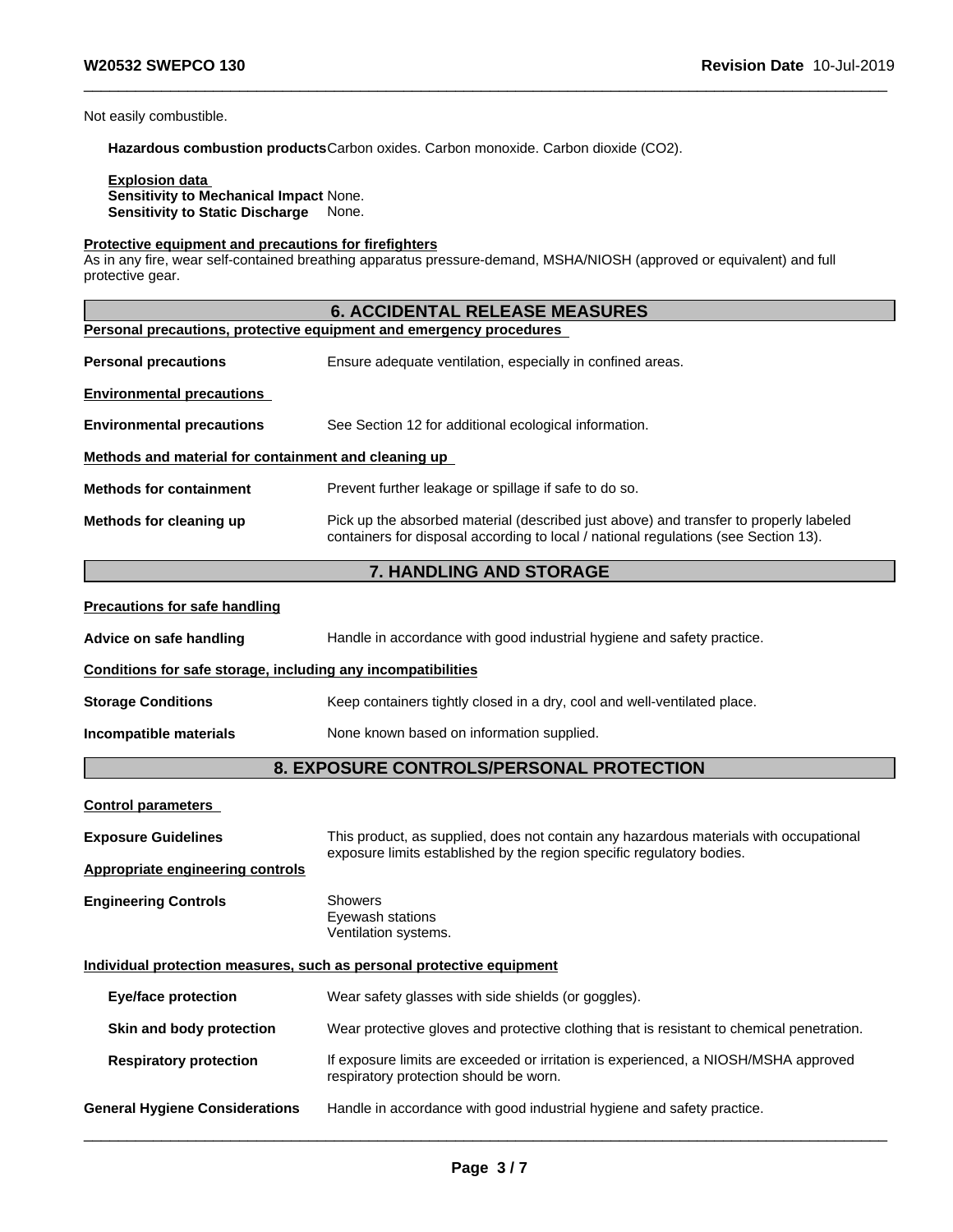### **9. PHYSICAL AND CHEMICAL PROPERTIES**

### **Information on basic physical and chemical properties**

**Physical state** Solid

**Explosive properties** No information available **Oxidizing properties** No information available **pH** No information available<br> **Melting point/freezing point** No information available **Melting point/freezing point Boiling point / boiling range** No information available **Flash point** 257C 495F **Evaporation rate** No information available **Flammability (solid, gas)** No information available<br>**Flammability Limit in Air Upper flammability limit:** No information available<br> **Lower flammability limit:** No information available **Lower flammability limit:** No informand No information and No information and No information and No information and No information and No information and No information and No information and No information and No informa **Vapor pressure Vapor density** <1 **Specific Gravity** 0.87 **Water solubility Water Solubility Immiscible in water**<br> **Solubility in other solvents No information available Solubility in other solvents** No information available<br> **Partition coefficient** No information available **Partition coefficient Autoignition temperature** No information available **Decomposition temperature** No information available<br> **Kinematic viscosity** No information available **Kinematic viscosity**<br> **Communical Dynamic viscosity**<br>
No information available

### **Other Information**

**Dynamic viscosity** No information available

**Softening point** No information available **Molecular weight** No information available<br> **VOC Content (%)** No information available **VOC Content (%)** No information available **Density Density Density No information available Bulk density No information available No information available** 

**Appearance** and **Creen grease Creen grease Odor** None **Color Color Color Color Color Color Color Color Color Color Color Color Color Color Color Color Color Color Color Color Color Color Color Color Color Color Color Color** 

**Property Remarks Property Remarks Method** 

For exterior use only. Do not use indoors.

### **10. STABILITY AND REACTIVITY**

**Reactivity** No data available.

**Chemical stability** Stable under recommended storage conditions.

### **Possibility of Hazardous Reactions**

None under normal processing.

**Conditions to avoid** Extremes of temperature and direct sunlight.

#### **Incompatible materials**

None known based on information supplied.

#### **Hazardous Decomposition Products**

None known based on information supplied.

### **11. TOXICOLOGICAL INFORMATION**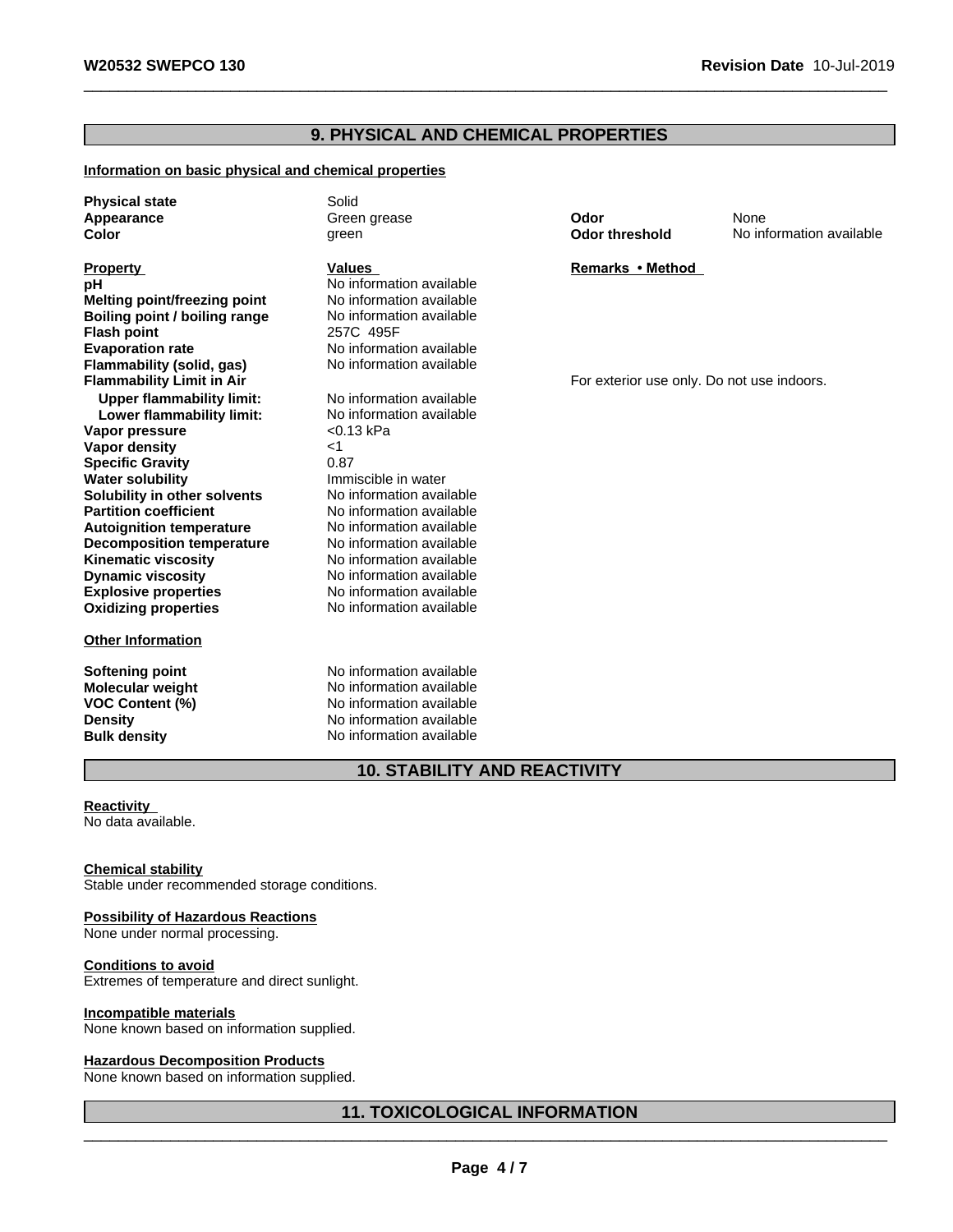| Information on likely routes of exposure                                                                                                                                                                                                                                                                                                                                                         |                                                                                                                                                                                                                                                                     |
|--------------------------------------------------------------------------------------------------------------------------------------------------------------------------------------------------------------------------------------------------------------------------------------------------------------------------------------------------------------------------------------------------|---------------------------------------------------------------------------------------------------------------------------------------------------------------------------------------------------------------------------------------------------------------------|
| <b>Product Information</b>                                                                                                                                                                                                                                                                                                                                                                       | No data available.                                                                                                                                                                                                                                                  |
| <b>Inhalation</b>                                                                                                                                                                                                                                                                                                                                                                                | No data available.                                                                                                                                                                                                                                                  |
| Eye contact                                                                                                                                                                                                                                                                                                                                                                                      | No data available.                                                                                                                                                                                                                                                  |
| <b>Skin contact</b>                                                                                                                                                                                                                                                                                                                                                                              | No data available.                                                                                                                                                                                                                                                  |
| Ingestion                                                                                                                                                                                                                                                                                                                                                                                        | No data available.                                                                                                                                                                                                                                                  |
| Information on toxicological effects                                                                                                                                                                                                                                                                                                                                                             |                                                                                                                                                                                                                                                                     |
| <b>Symptoms</b>                                                                                                                                                                                                                                                                                                                                                                                  | No information available.                                                                                                                                                                                                                                           |
|                                                                                                                                                                                                                                                                                                                                                                                                  | Delayed and immediate effects as well as chronic effects from short and long-term exposure                                                                                                                                                                          |
| <b>Skin corrosion/irritation</b>                                                                                                                                                                                                                                                                                                                                                                 | Persons previously sensitized can experience allergic skin reaction with symptoms of<br>reddening, itching, swelling, and rash.                                                                                                                                     |
| Serious eye damage/eye irritation<br><b>Sensitization</b><br><b>Germ cell mutagenicity</b><br>Carcinogenicity<br><b>Reproductive toxicity</b><br><b>STOT - single exposure</b><br><b>STOT - repeated exposure</b><br><b>Aspiration hazard</b><br>Numerical measures of toxicity - Product Information<br><b>Ecotoxicity</b><br><b>Persistence and degradability</b><br>No information available. | Irritating to eyes.<br>No information available.<br>No information available.<br>No information available.<br>No information available.<br>No information available.<br>No information available.<br>No information available.<br><b>12. ECOLOGICAL INFORMATION</b> |
| <b>Bioaccumulation</b><br>No information available.                                                                                                                                                                                                                                                                                                                                              |                                                                                                                                                                                                                                                                     |
| Other adverse effects                                                                                                                                                                                                                                                                                                                                                                            | No information available                                                                                                                                                                                                                                            |
|                                                                                                                                                                                                                                                                                                                                                                                                  | <b>13. DISPOSAL CONSIDERATIONS</b>                                                                                                                                                                                                                                  |
| Waste treatment methods                                                                                                                                                                                                                                                                                                                                                                          |                                                                                                                                                                                                                                                                     |
| <b>Disposal of wastes</b>                                                                                                                                                                                                                                                                                                                                                                        | Disposal should be in accordance with applicable local, regional, national and international<br>laws and regulations.                                                                                                                                               |
| <b>Contaminated packaging</b>                                                                                                                                                                                                                                                                                                                                                                    | Do not reuse container.                                                                                                                                                                                                                                             |
|                                                                                                                                                                                                                                                                                                                                                                                                  |                                                                                                                                                                                                                                                                     |

## **14. TRANSPORT INFORMATION**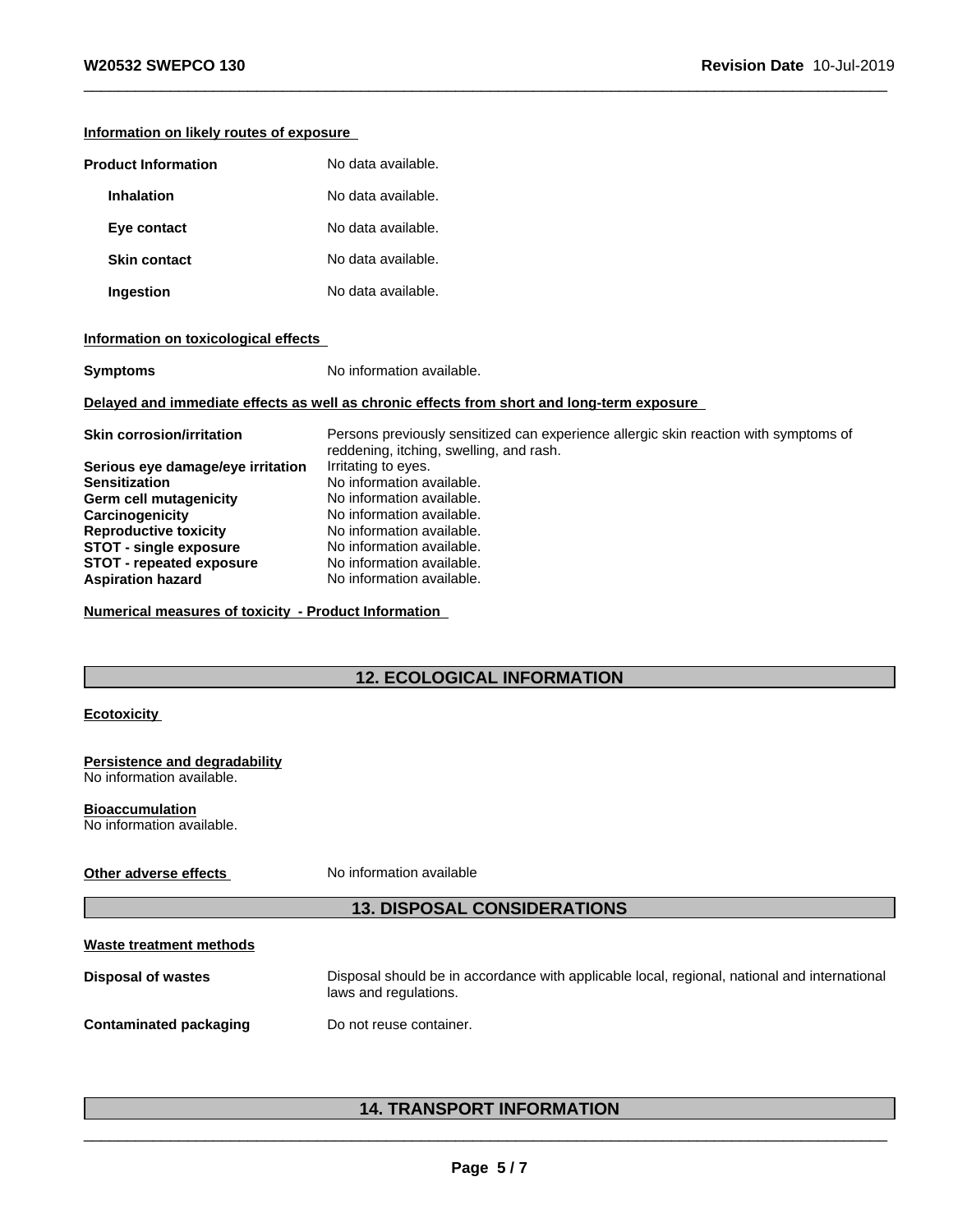| <b>DOT</b>  | Not regulated. |
|-------------|----------------|
| <b>TDG</b>  | Not regulated. |
| <b>MEX</b>  | Not regulated. |
| ICAO (air)  | Not regulated. |
| <b>IATA</b> | Not regulated. |
| <b>IMDG</b> | Not regulated. |
| <b>RID</b>  | Not regulated. |
| <b>ADR</b>  | Not regulated. |
| <b>ADN</b>  | Not regulated. |
|             |                |

### **15. REGULATORY INFORMATION**

### **International Inventories**

#### **Legend:**

 **TSCA** - United States Toxic Substances Control Act Section 8(b) Inventory

 **DSL/NDSL** - Canadian Domestic Substances List/Non-Domestic Substances List

 **EINECS/ELINCS** - European Inventory of Existing Chemical Substances/European List of Notified Chemical Substances

 **ENCS** - Japan Existing and New Chemical Substances

 **IECSC** - China Inventory of Existing Chemical Substances

 **KECL** - Korean Existing and Evaluated Chemical Substances

 **PICCS** - Philippines Inventory of Chemicals and Chemical Substances

 **AICS** - Australian Inventory of Chemical Substances

### **US Federal Regulations**

#### **SARA 313**

Section 313 of Title III of the Superfund Amendments and Reauthorization Act of 1986 (SARA). This product does not contain any chemicals which are subject to the reporting requirements of the Act and Title 40 of the Code of Federal Regulations, Part 372

### **SARA 311/312 Hazard Categories**

| No |
|----|
| N٥ |
| N٥ |
| N٥ |
| N٥ |
|    |

#### **CWA** (Clean Water Act)

This product does not contain any substances regulated as pollutants pursuant to the Clean Water Act (40 CFR 122.21 and 40 CFR 122.42)

#### **CERCLA**

This material, as supplied, does not contain any substances regulated as hazardous substances under the Comprehensive Environmental Response Compensation and Liability Act (CERCLA) (40 CFR 302).

### **US State Regulations**

### **California Proposition 65**

This product contains the following Proposition 65 chemicals This product can expose you to Crystalline Silica, respirable powder which is known to cause cancer

### **U.S. State Right-to-Know Regulations**

### **U.S. EPA Label Information**